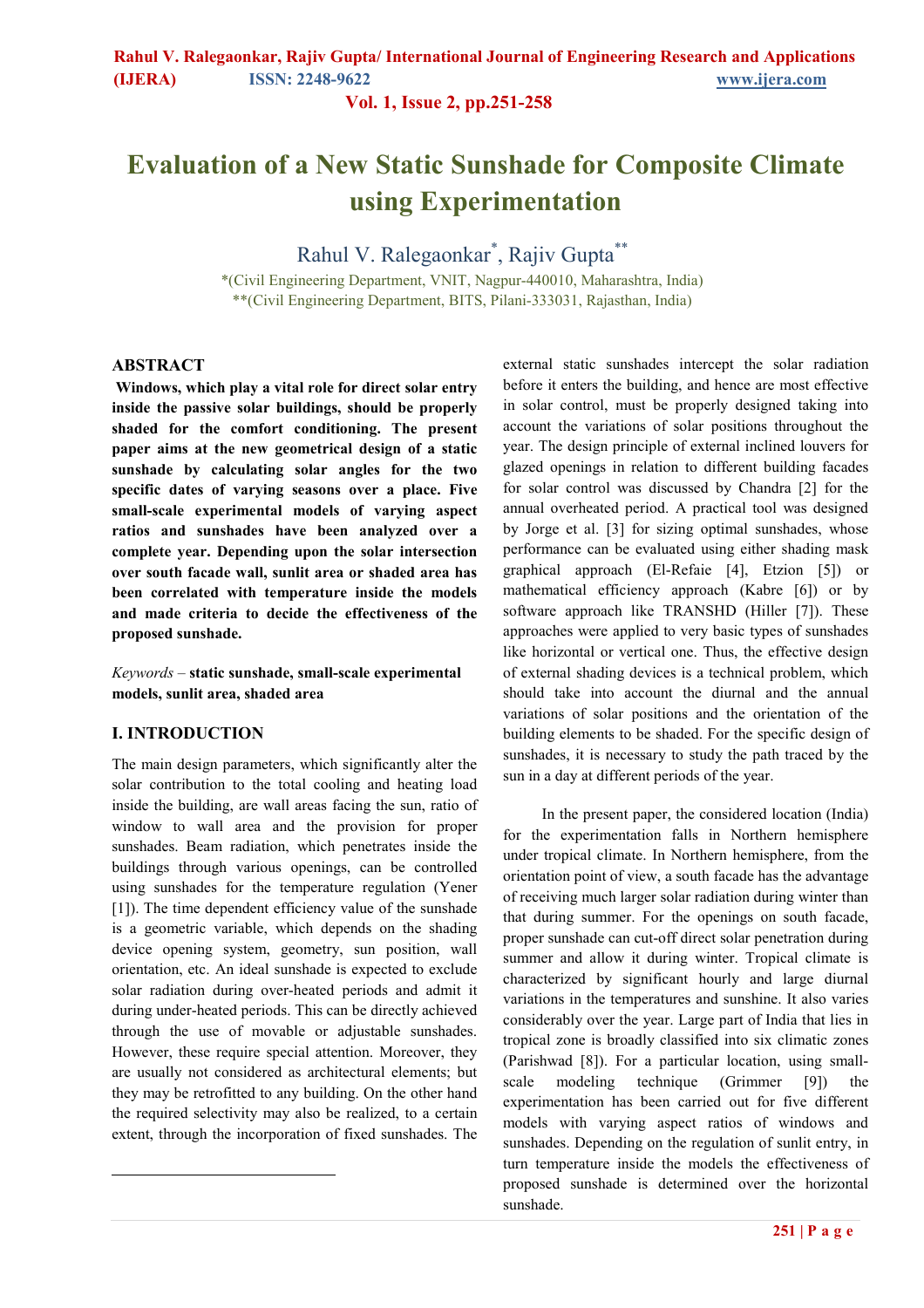**Vol. 1, Issue 2, pp.251-258**

| Model                                                   | $(M-1)$ | $(M-2)$ | Model 1 Model 2 Model 3 Model 4 Model 5<br>$(M-3)$ | $(M-4)$ | $(M-5)$ |
|---------------------------------------------------------|---------|---------|----------------------------------------------------|---------|---------|
| Window Width<br>FW(m.)                                  | 0.90    | 0.90    | 1.20                                               | 1.20    | 0.90    |
| Window<br>Height<br>FH(m.)                              | 1.20    | 1.20    | 0.90                                               | 0.90    | 1.20    |
| Distance<br>HA(m.)                                      | 0.75    | 0.75    | 0.75                                               | 0.75    | 0.75    |
| Distance<br>TR(m.)                                      | 1.55    | 1.55    | 1.40                                               | 1.40    | 1.55    |
| Sunshade Type                                           |         | H       | H                                                  | P       | P       |
| Sunshade<br>Projection (m.)                             |         | 0.50    | 0.50                                               | 0.50    | 0.50    |
| Model M-1: Without sunshade, H: Horizontal Sunshade, P: |         |         |                                                    |         |         |
| <b>Proposed Sunshade</b>                                |         |         |                                                    |         |         |

**Table 2: Dimensions of the Model Room** 

#### **II. MODEL DESCRIPTION**

The experimentation has been carried out at Birla Institute of Technology and Science (BITS), Pilani, Rajasthan (India) that lies in hot and dry zone, which has been further classified mainly under summer and winter seasons. To avoid the shading problem, constructed models have been kept apart from tall buildings. Five experimental models have been constructed of the material comprising properties as shown in Table 1 (Rohsenow and Harnett, [10]) with varying aspect ratio for south facade window and sunshades.

Small-scale modeling technique has been used in order to simulate a full-sized passive solar building using proposed sunshade for a south faced window. All the dimensions are chosen as per the actual room size as mentioned in SP: 41 [11] and later scaled down for the experimentation in proportion. Figure 1 and Table 2 indicate the detailing of model dimensions.





**Table 1: Construction material properties** 

| Sr.<br>No. | <b>Rroperty</b><br>Material | Density<br>$(kg/m^3)$ | Thermal<br>Conductivity<br>(W/m. °K) | Specific<br>Heat<br>(kJ/Kg. °K) |
|------------|-----------------------------|-----------------------|--------------------------------------|---------------------------------|
| l.         | <b>Brick</b>                | 1820                  | 0.811                                | 0.88                            |
| 2.         | Cement                      | 1762                  | 0.721                                | 0.84                            |

The model room is a rectangle parallelipipedic enclosure with a single south oriented window. All the models have same dimensions with different aspect ratio of windows and type of sunshades. Although the Models M-1, M-2 and M-5 are having same aspect ratio for the south facade window, M-1 is without sunshade, and M2 and M5 are with horizontal and proposed sunshade respectively. Models M-3 and M-4 are having reverse aspect ratio as that of M-1, M-2 and M-5. Over the window of the models M-3 and M-4 the horizontal and proposed sunshades have been constructed respectively.

Detailed methodology for deciding desired geometric shape and dimensions of proposed sunshade for the considered geographic location has been described. Depending upon solar position, instantaneous measurements of the sunlit area on the internal surfaces and windowsill, shadow areas over south facade wall and temperature records of the room have been measured every hour in solar time for complete one year. From solar chart for the corresponding latitude, shading mask diagrams have been plotted. Correlated temperature findings throughout the year helps to infer that the desired projection for a horizontal sunshade may satisfy shading needs partially. Whereas, the proposed static sunshade whose geometry is designed by calculating solar angles for the two design dates, which depends on seasonal characteristics, has been found effective as compared to horizontal sunshade for energy efficient window. Aspect ratio comparison helps to infer that for the considered location, the window having larger horizontal dimension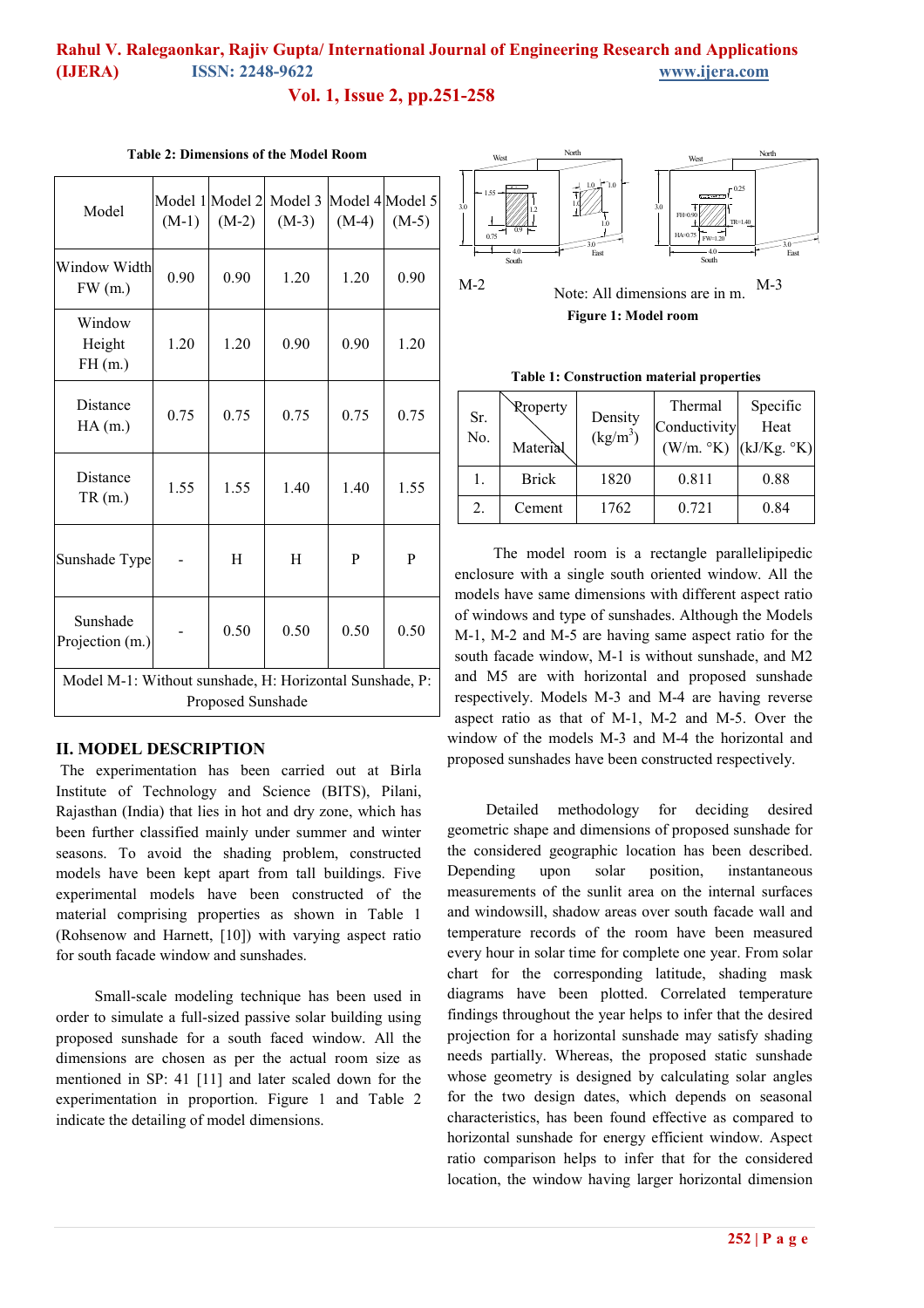### **Vol. 1, Issue 2, pp.251-258**

and lesser vertical dimension in more effective as compared to the window having reverse dimension.

### **III. Solar Angles and Development of Static Sunshade**

The sun's position in the sky changes from day to day and hour to hour. It is common knowledge that the sun is higher in the sky in summer than in winter, and that the sun rises south of east in winter and north of east in summer. In order to plan for the most effective use of shading, the sun's position must be defined. The sun's position in the sky is defined by two angular measurements: solar altitude ( $\alpha$ ) and solar azimuth ( $\beta$ ). Solar altitude is measured up from the horizontal; solar azimuth is measured from true south.

The calculation depends upon three variables (Kreith [12]): latitude (L), declination (δ), and hour angle (H). Latitude can be read from any standard map. Declination, a measure of how far north or south of the equator the sun has moved, varies from month to month. Solar time is based on solar noon when the sun is highest in the sky.

The hour angle depends on local solar time:

$$
H = 0.25 \times (m) \tag{1}
$$

Where, m= Number of minutes from local solar noon.

Knowing latitude, declination and hour angle, the solar altitude and azimuth angles are computed as:

$$
\alpha = \cos L \cos \delta \cos H + \sin L \sin \delta \tag{2}
$$

$$
\beta = \cos \delta \sin H / \cos \alpha \tag{3}
$$

For the shading calculations profile angle  $(\gamma)$  is computed. It is defined as the angle between the normal to a surface and the projection of the sun's rays on a plane normal to the same surface. It is used in sizing shading devices, and is given by

$$
\tan \gamma = \sec a \times \tan \alpha \tag{4}
$$

Where,  $a =$  Wall normal-to-solar azimuth angle or horizontal shadow angle.

With the help of above-mentioned equations (1-4), one can compute the required solar angles on any particular day at any desired time. Alternative approach to determine the same is to use solar chart. The shadow angle protractor can be used to compute desired shading over a particular duration. Stepwise methodology for the static sunshade development is as follows:

- With the given orientation of the facade for which a static sunshade is to be designed, a decision as to the design day and the period of time on that design day during which the window is to be shaded is made.
- The corresponding vertical and horizontal shadow angles at a close interval of time for accurate geometry of desired static sunshade, which defines the movement of sun relative to a normal projection from the face of the facade is computed.
- A decision about the maximum projections of the static sunshade from the face of the building and also on its extension beyond each side and above the window is made.
- Then the sun's movement relative to building facade and window position to obtain the desired geometry of static sunshade is plotted.

Thus, using horizontal shadow angles, the sun's position relative to the normal for the wall is plotted in the plan. The sun's morning and afternoon movement is plotted from the western-most lower edge and easternmost lower edge of the window. The obtained intersection points in plan are projected in side-view with the vertical shadow angles from lower edge of the window. These points are then projected onto the elevation. The most important part is the practical design of the obtained geometry of sunshade.



#### **IV. DESIGN DEVELOPMENT OF PROPOSED STATIC SUNSHADE**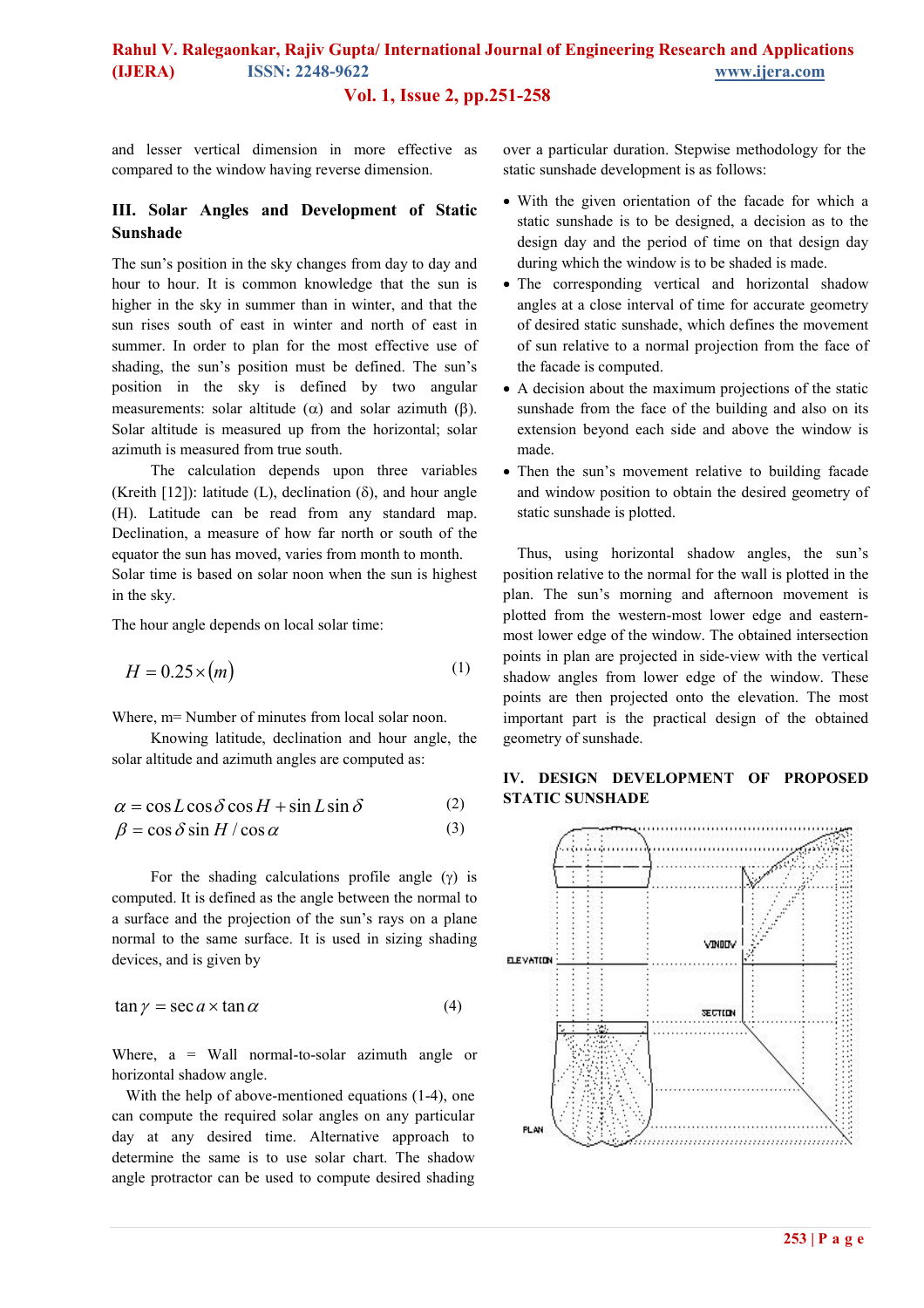**Vol. 1, Issue 2, pp.251-258**



**Figure 2: Plan, Section, Elevation and Perspective View of Proposed Static Sunshade** 





**Figure3: Actual Constructed Models**  M- 5

 For the considered location (Pilani, Rajasthan, India) geographical details are as Latitude: 28.25°N Longitude: 75.65°E. Studying the atmospheric data from previous years it has been inferred that the climatic condition over the region is extreme. With reference to solar chart (Duffie et al. [13]) and comfort temperature zone (18- 27°C) the design dates have been chosen for the development of proposed static sunshade. 22<sup>nd</sup> December, where the sun is at lowest position in the sky as well from climatic point of view, which lies in extreme winter, should allow full entry of sun through the window, is chosen as first design date. Similarly 23<sup>rd</sup> March (equinox), where the sun is appreciably at higher heights in the sky, is chosen as the second cutoff date. From the climatic point of view, the second cutoff date lies, where the season changes from comfort to summer after which there should be no direct entry of sun inside the model. Assumption made for the design development of static sunshade is that sun entry will be between 8 a.m. to 4 p.m. solar time from south facade window inside the model. Using the described methodology the proposed geometry of the static sunshade for the considered dates has been obtained as shown in Figure 2. Considering the problem of accumulation of rainwater at the interface between sunshade and wall surface, minimum amount of dropdown is made at the end of the sunshade. The surface is generated using Ferro-cement (Reinhold [14]). The actual constructed models have been shown in Figure 3.

### **V. RESULTS AND DISCUSSION**

Keeping in view the window and sunshades over the south facade wall, various modes of solar intersection i.e. either sunlit area through the window or sunlit windowsill area have been measured depending upon the solar position. Corresponding temperatures have been recorded in the constructed models. During several months of summer, due to high solar position in the sky sunlit areas have been recorded negligible, therefore the shadow over the south facade wall have been measured and correlated with the temperature findings inside the models. The various values were recorded throughout the year during sunlight hours through various days. Different graphs represent timely variation of the measured sunlit area or shadow area and temperature inside the models between 8 a. m. to 4 p.m. Keeping in view the sunlit entry inside the models from the recorded data, the average day of January has been represented for the understanding of analysis methodology. The important findings are shown in Figure 4. It represents the various sunlit area records (Figure 4a) for all the five models along with variation of temperature findings (Figure 4b) inside the model throughout the day. The area under sunlit area curve has been made decision criteria to decide the effectiveness of static sunshades. Fourth order equation has been found suitable with the trend obtained for the curves as shown in Figure 4a. Using Simpson's rule for integration (Allison [15]) area under the sunlit area curve was calculated.

 Table 3 represents total area under sunlit area curve, which helps to determine the shading characteristics under all models. From the temperature curve as shown in Figure 4b, it can be observed that the ambient temperature for the considered case is nearly under comfort zone (18- 27°C) and hence there should be ample amount of direct entry of sun inside the models. Thus, performance-wise one can rate the Models in ascending order as M-4, M-1, M-5, M-3 and M-2 respectively. The average temperature gain inside a model is proportional to effective sunlit area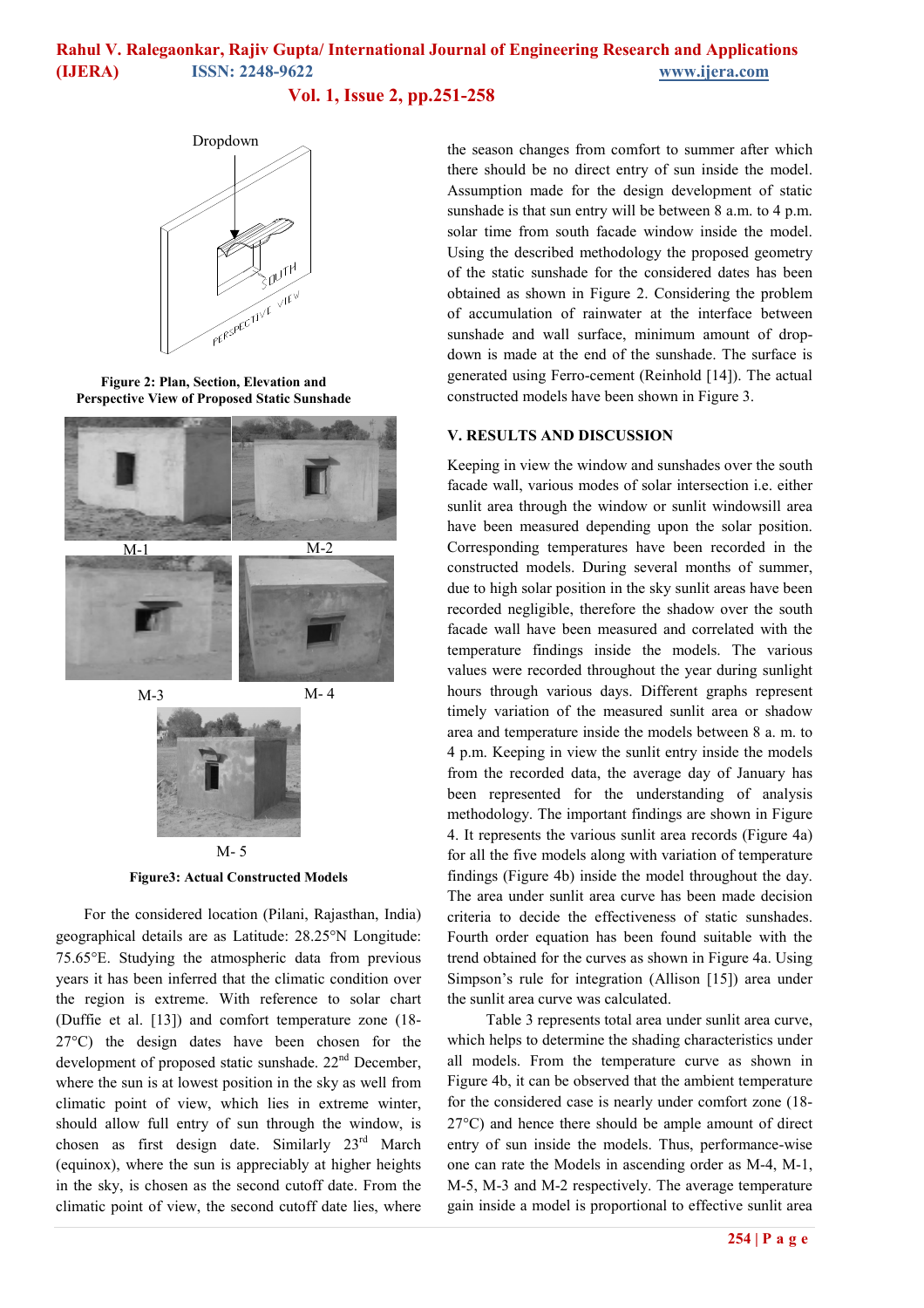### **Vol. 1, Issue 2, pp.251-258**

| 22-January |                                                                         |                                 |                                         |
|------------|-------------------------------------------------------------------------|---------------------------------|-----------------------------------------|
| Model      | Equation                                                                | Area<br>$(10^{-4} \text{ m}^2)$ | Average<br>Temperature<br>$(^{\circ}C)$ |
| $M-1$      | $Y = 0.1524X^{4} - 2.7569X^{3} +$<br>$15.594X^2 - 28.034X + 17.1$       | 68.91                           | 19.86                                   |
| $M-2$      | $Y = 0.1238X^{4} - 2.2724X^{3} +$<br>$13.005X^2 - 23.592X +$<br>14.838  | 60.68                           | 19.46                                   |
| $M-3$      | $Y = 0.0186X^{4} - 0.383X^{3} +$<br>$2.006X^2 - 0.9619X +$<br>3.5354    | 66.14                           | 19.63                                   |
| $M-4$      | $Y = 0.0624X^{4} - 1.1459X^{3} +$<br>$6.0203X^2 - 7.0238X +$<br>6 2 5 7 | 83.98                           | 19.99                                   |
| $M-5$      | $Y = 0.14X^{4} - 2.5576X^{3} +$<br>$14.571X^2 - 26.334X +$<br>16.268    | 68.82                           | 19.83                                   |

**Table 3: Area under the sunlit area curves on** 

inside the model as presented in Table 3. To study the overall effectiveness over the window dimensions and sunshade type detailed analysis has been carried out further.

From the measured values if maximum and minimum values are observed for the temperature as shown in Figure 5, the entire region has been classified into the seasonal classification as shown in Table 4. The months have been classified as per the average dates. Depending upon the solar positions, various area values have been measured throughout the year. Sunlit areas have been recorded inside all the five models over a period from December-March and September-December. Similarly, windowsill areas have been recorded in all the five models over a period from April-May and August-September. During May-July although windowsill area recording have been continued in the Model M-1, for all the other Models M-2, M-3, M-4, M5 shadow area over south facade wall due to sunshade have been recorded.







**Figure 5: Yearly temperature variation**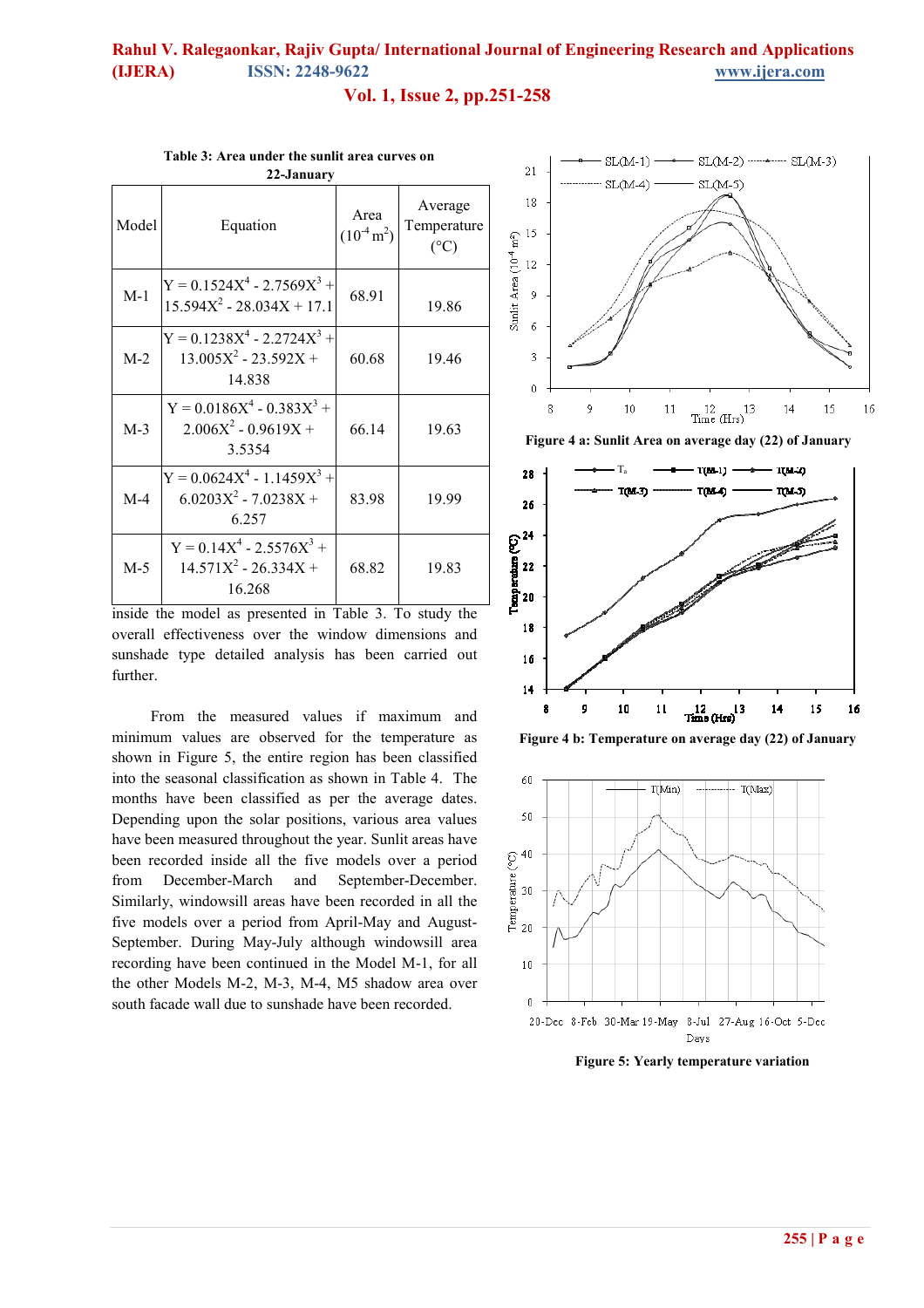**Vol. 1, Issue 2, pp.251-258**

#### **Table 4: Seasonal classification**

| Month                                  | <b>Seasonal Classification</b>    |  |
|----------------------------------------|-----------------------------------|--|
| December                               | Winter                            |  |
| November, January                      | Comfort                           |  |
| February, March,<br>September, October | Moderate (Maximum:<br>Discomfort) |  |
| April, May, June, July,<br>August      | Summer                            |  |

Using the above mentioned integration approach to determine area under either sunlit area or windowsill area or shadow area curves; overall effect has been analyzed as represented in Figure 6. As represented in Figure 6 with respect to sunlit entry inside the model, all the five models can be tabulated in ascending order are summarized in Table 5, which gives clear picture of solar entry inside the models. Keeping in view the control of solar entry inside the models and seasonal classification the best suitable model has been categorized individually.

The overall shading characteristics for different models having specific sunshade has been shown in Figure 7 with the help of shading mask diagram. As represented in Table 5, the model which is placed at position one implies maximum entry of sunlit, whereas the model which is at fifth position implies maximum restriction for sunlit. All the other intermediate performance models are placed sequentially in between. The relations shown with the equal sign imply that the overall area measured is same for those particular models. As per the sequence shown in Table 5 it is very clear that the design criteria considered for the proposed static sunshade model has also been satisfied experimentally. The Models M-4 and M-5 are having better exposure in peak winter later reducing during overheated period. As shown in Table 5, with respect to sunlit area regulation inside the models, Model M-4 has been found suitable over most of the considered dates of various months throughout the day. As per the considered seasonal classification Model M-4 is representing best performance over the solar entry regulation followed by model M-5. Model M-3 followed by M-2 has been rated as an intermediate option for selection of sunshade; whereas Model M-1 not being protected with any type of sunshade should not be recommended.

As per seasonal classification represented in Table 4 and the model exposure characteristics as summarized in Table 5 it is observed that the temperature variation is also of similar nature inside the models. Thus the exposure to sun and temperature variation inside the models are directly proportional [Figure 4]. The temperature variation during peak winter is not significant in all the models due to low radiation intensity, which is seen prominently during over heated period. It is very clear from the Figure 6 and 7 that the model M-4 with proposed sunshade is giving best control over solar penetration inside the model in turn temperature followed by Model M-5, M-3, M-2 and M-1 respectively.







6.2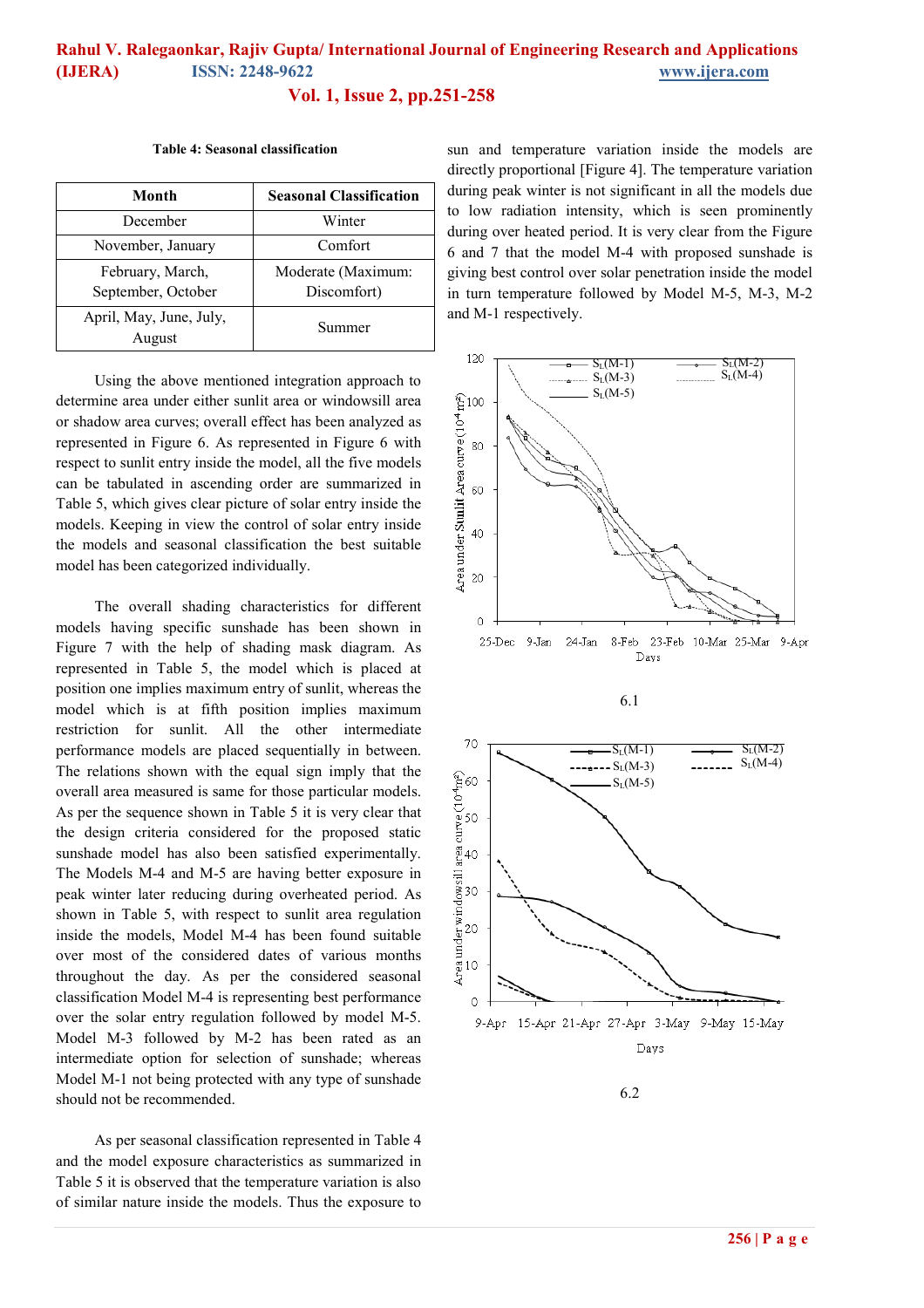### **Vol. 1, Issue 2, pp.251-258**







6.4





6.6 **Figure 6: Overall measured areas for the models** 



 **Figure 7: Shading mask diagram** 

**Table 5: Model performance as per overall measured areas**

|                       | Model order as      |                    |  |
|-----------------------|---------------------|--------------------|--|
| <b>Months</b>         | per sunlit entry    | <b>Best Suited</b> |  |
|                       | inside the          | model              |  |
|                       | model               |                    |  |
| December (Last week)  | $M-4$ , M-3,        |                    |  |
| January (Mid week)    | $M-1=M-5$ , M-2     | $M-4$              |  |
| January (Third week,  | $M-4$ , M-1, M-5,   |                    |  |
| Last week)            | $M-3$ , $M-2$       | $M-4$              |  |
|                       | $M-1=M-4, M-5,$     |                    |  |
| February (First week) | $M-2, M-3$          | M1, M-4            |  |
| February (Third week) | $M-1=M-4$ , M-3,    | M-5                |  |
|                       | $M-5$ , M-2         |                    |  |
|                       | $M-1$ , $M-2=$      |                    |  |
| February (Last week)  | $M-4=M-5$ , M-3     | $M-4, M-5$         |  |
|                       | $M-1$ , $M-4=M-5$ , | $M-4, M-5$         |  |
| March (First week)    | M-2, M-3            |                    |  |
| March (Second week,   | $M-1$ , $M-2$ ,     |                    |  |
| Third week)           | $M-5=M-4$ , M-3     | $M-4, M-5$         |  |
| March (Last week) -   | $M-1$ , $M-2$ ,     |                    |  |
| April (First week)    | $M-3=M-4=M-5$       | $M-4, M-5$         |  |
| April (Second week)   | M-1, M-3, M-2,      |                    |  |
|                       | $M - 4 = M - 5$     | $M-4, M-5$         |  |
| April (Third week) -  | M-1, M-2, M-3,      | $M-4, M-5$         |  |
| May (Third week)      | $M - 4 = M - 5$     |                    |  |